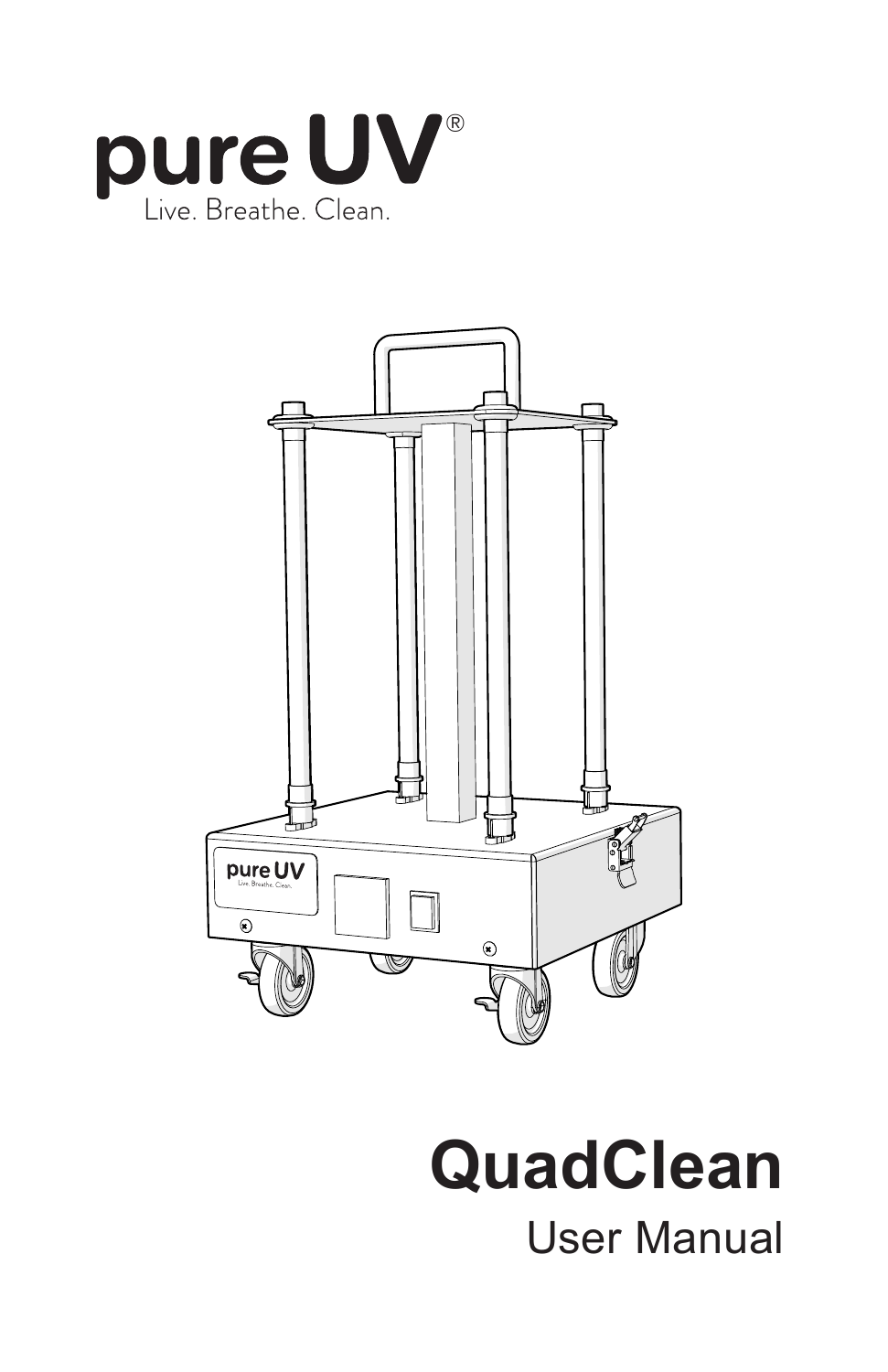#### **IMPORTANT SAFEGUARDS READ AND FOLLOW ALL SAFETY INSTRUCTIONS SAVE THESE INSTRUCTIONS**

#### **CAUTION – RISK OF PERSONAL INJURY**

**WARNING:** Risk of electric shock. Can cause injury or death. Disconnect all remote electric power supplies before servicing.

**WARNING:** Do not expose eyes or skin to UV light. UV light is harmful to bare skin and eyes. Never look at bulbs while illuminated.

**CAUTION:** Breakable glass hazard. Use caution when handling the bulb(s) and wipe clean if dirty.

**CAUTION:** This device contains mercury in the sealed ultraviolet bulb(s). Dispose of used bulbs according to regulations.

Do not use this equipment for other than intended use.

This luminaire is designed for use with germicidal lamps and must be operated in compliance with competent technical directions to prevent the user's eye and bare skin from exposure to harmful UV radiation.

When using electrical equipment, basic safety precautions should always be followed, including the following:

- a. This equipment is designed for use with germicidal UV radiation sources and must be operated in compliance with competent technical directions to prevent risk of personal injury from UV radiation.
- b. UV radiation can pose a risk of personal injury. Overexposure can result in damage to eyes and bare skin.
- c. IT IS THE RESPONSIBILITY OF THE OPERATOR TO ENSURE THAT PERSONS WILL NOT BE EXPOSED TO EXCESSIVE UV OR OPTICAL RADIATION DURING EQUIPMENT OPERATION.
- d. Equipment should be operated in locations where it will not readily be subjected to tampering by unauthorized personnel.
- e. Maintenance and servicing of this UV generating equipment shall be performed by authorized personnel.
- f. When replacing lamps, replace them only with the lamps for which the equipment is marked and intended.
- g. The use of accessory equipment not recommended by the manufacturer may cause an unsafe condition.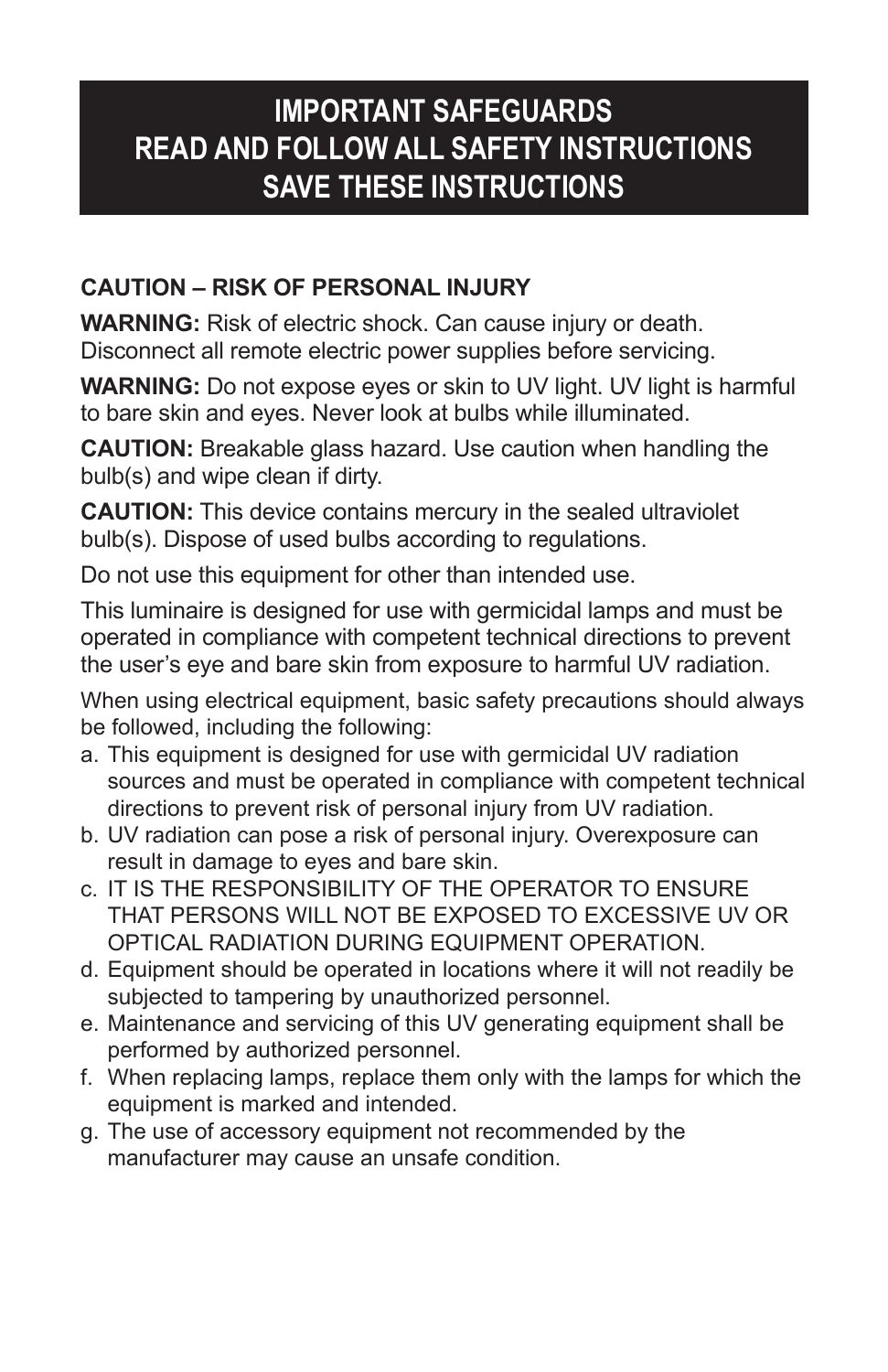## **DIMENSIONS**

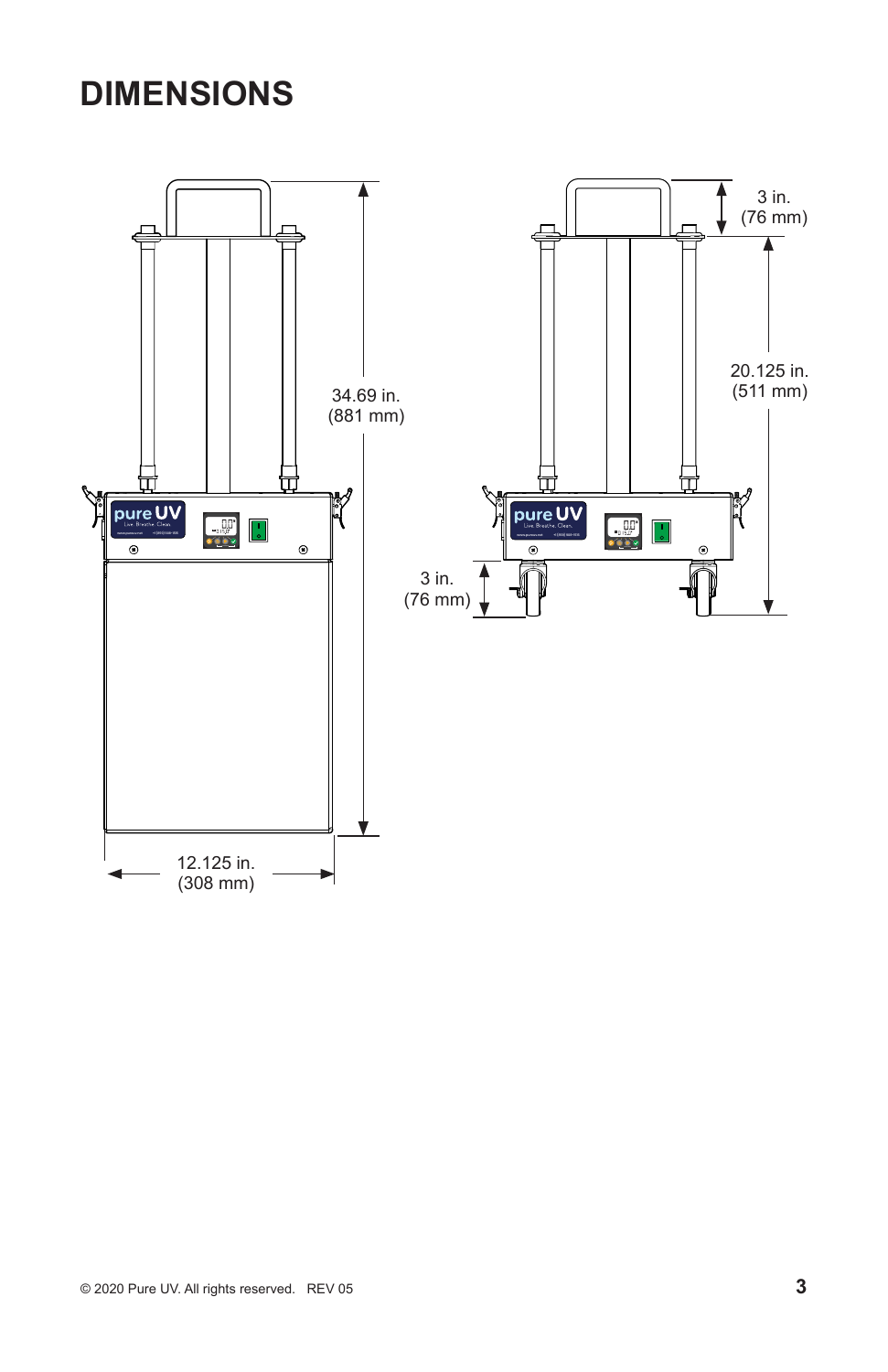## **TECHNICAL SPECIFICATIONS**

| <b>Model</b> | Weight                        | Input<br><b>Voltage</b> | Power. | <b>Current</b> | <b>Fuse</b> |
|--------------|-------------------------------|-------------------------|--------|----------------|-------------|
| PUVQC128W    | 23 <sub>lb</sub><br>(10.4 kg) | <b>120 VAC</b>          | 128 W  | 1.2A           | 3.15A       |

## **PREPARATION**

For best results, place QuadClean in the center of the room where UV-C light will not be obstructed. Follow these general guidelines:

- Operate indoors in dry locations with temperatures ranging between 40 to 95°F (4.4 to 35°C).
- Operate in unoccupied areas only.
- Post notices of operation when in use.
- See below UV-C intensity at specific distances. See the following page for recommended exposure times and UV-C doses for 99.9% inactivation of common contaminants.

### **UV-C INTENSITY AT SPECIFIC DISTANCES**

| Distance                   | UV intensity*            |  |
|----------------------------|--------------------------|--|
| 3.28 feet (1 m)            | $223 \mu W/cm^2$         |  |
| 10 feet $(3.05 \text{ m})$ | 23.38 µW/cm <sup>2</sup> |  |
| 20 feet (6.1 m)            | $6.22 \mu W/cm^2$        |  |

*\* Measured at a third-party testing agency.*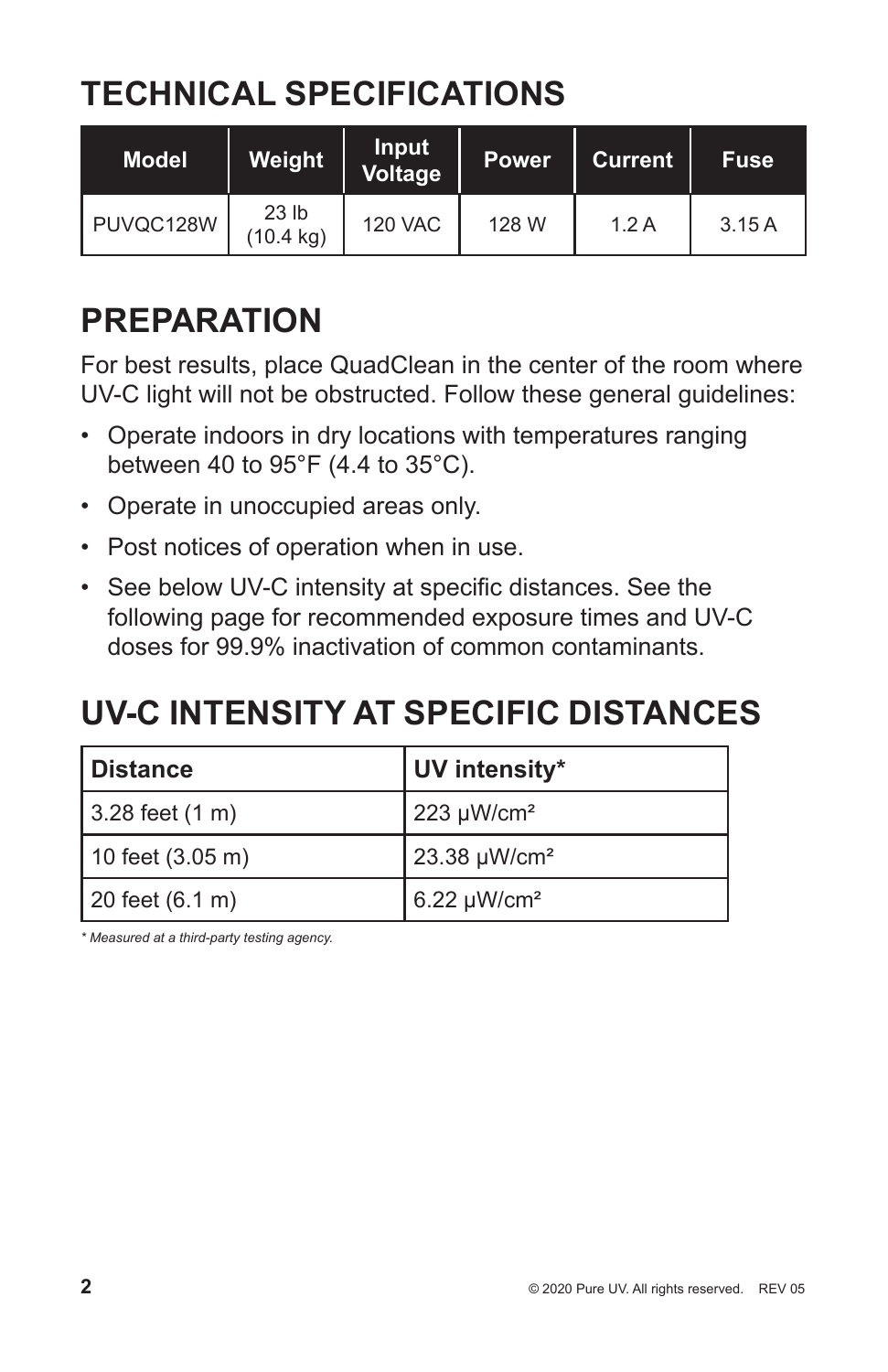# **RECOMMENDED EXPOSURE TIMES**

To calculate recommended exposure time (in seconds), divide the UV-C dose by the UV intensity at the specific distance.

|                                          | UV-C Dose (µWs/cm <sup>2</sup> ) |                     |                    |  |  |
|------------------------------------------|----------------------------------|---------------------|--------------------|--|--|
| <b>Duration</b>                          | 3.28 feet<br>$(1 \text{ m})$     | 10 feet<br>(3.05 m) | 20 feet<br>(6.1 m) |  |  |
| 300 seconds<br>$(5 \text{ minutes})$     | 66,900                           | 7,014               | 1,866              |  |  |
| 600 seconds<br>$(10 \text{ minutes})$    | 133,800                          | 14,028              | 3,732              |  |  |
| 900 seconds<br>$(15 \text{ minutes})$    | 200,700                          | 21,042              | 5,598              |  |  |
| 1,800 seconds<br>401,400<br>(30 minutes) |                                  | 42,084              | 11,196             |  |  |

#### **Recommended UV-C dose for 3-log (99.9%) inactivation of common contaminants:**

| <b>Pathogen</b>                              | UV-C Dose (µWs/cm <sup>2</sup> ) |  |
|----------------------------------------------|----------------------------------|--|
| Bacillus Anthracis (Anthrax)                 | 17,000                           |  |
| Bacillus Anthracis Spores (Anthrax spores)   | 88,000                           |  |
| Clostridium Difficile Spores (C.diff spores) | 46,000                           |  |
| Clostridium Tetani (Tetanus)                 | 37,000                           |  |
| Escherichia Coli (E. Coli)                   | 15,000                           |  |
| Mycobacterium Tuberculosis                   | 16,000                           |  |
| Staphylococcus Aureus (MRSA)                 | 17,000                           |  |
| Vibrio Comma (Cholera)                       | 13,000                           |  |
| Bacteriophage (E. Coli)                      | 17,000                           |  |
| <b>Infectious Hepatitis</b>                  | 11,000                           |  |
| Influenza                                    | 13,000                           |  |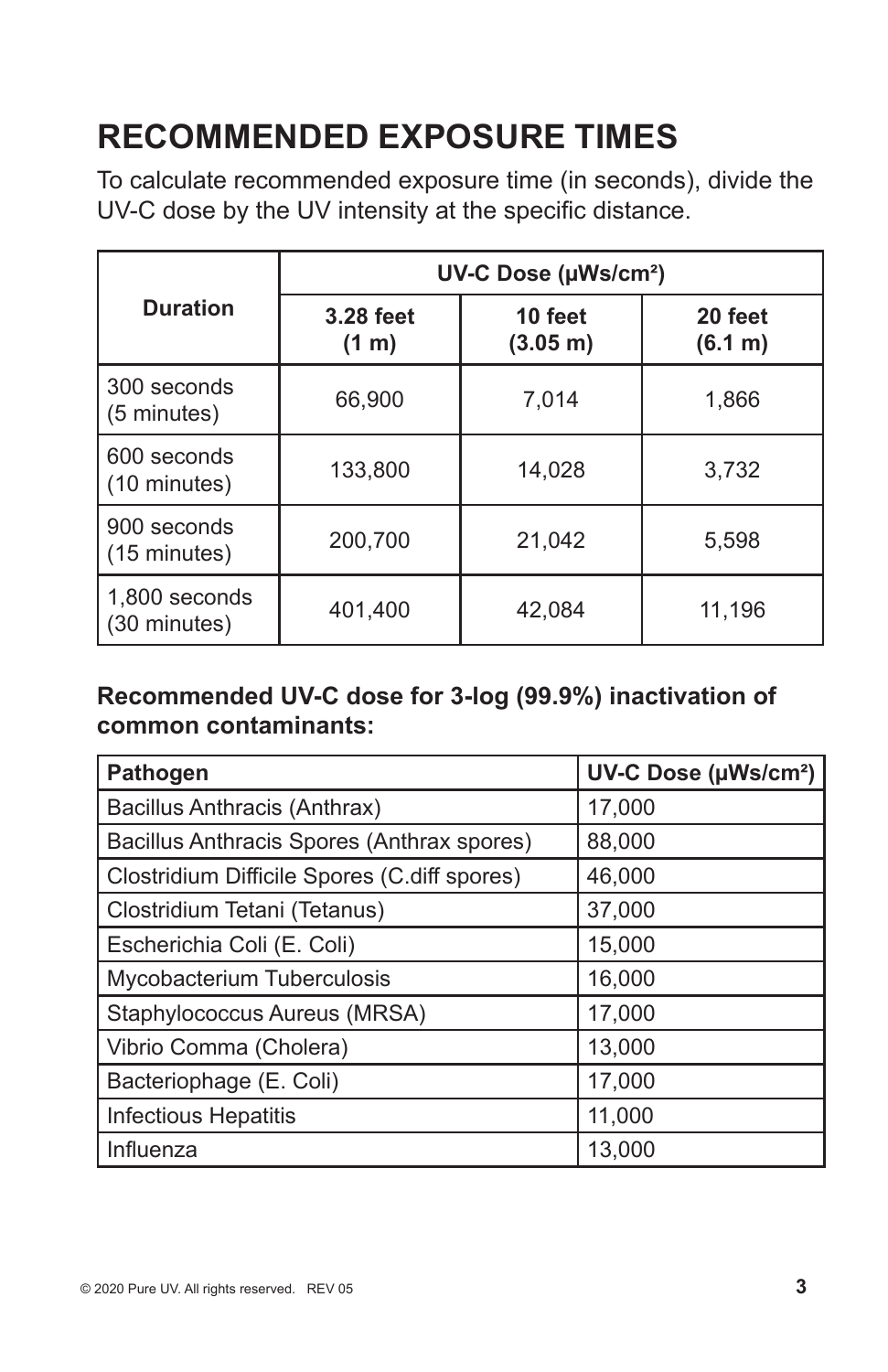## **OPERATION**

- 1. Position QuadClean in the center of area to be exposed to UV-C light. Make sure no people, animals, or plants are in the space.
- 2. Plug the power cord into 120 V, 60 Hz grounded power outlet. The green power switch will illuminate.
- 3. Flip the green power switch to the on position and exit the room within 90 seconds. *QuadClean bulbs will illuminate after a 90 second countdown.*
- 4. The disinfection cycle lasts 15 minutes (default). QuadClean will automatically turn off when the cycle is complete. Do not enter the room while the bulbs are illuminated. *See the following page for instructions on adjusting the disinfection time.*
- 5. If needed, reposition the unit to expose any obstructed areas and repeat the procedure.

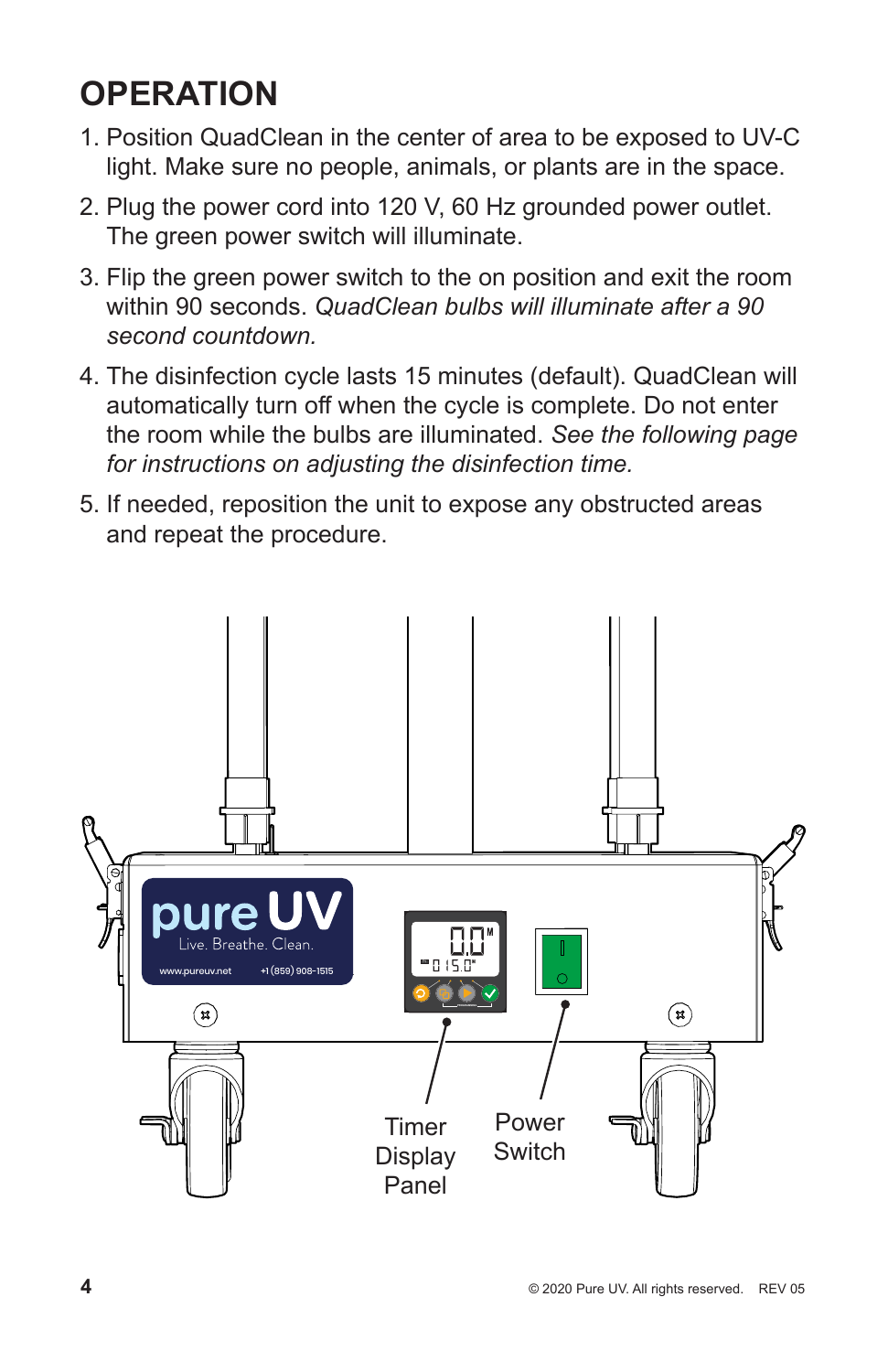## **DISINFECTION TIME ADJUSTMENT**

The default disinfection time is 15 minutes. To adjust the default disinfection time:

- 1. Flip the green power switch to the on position.
- 2. Press the buttons on the timer display panel to adjust the disinfection time. Each button corresponds to the number indicated on the panel as shown below.
- 3. After 90 seconds, the bulbs will illuminate. If you do not intend to operate QuadClean, flip the power switch to the Off position within 90 seconds. QuadClean will remember the new default disinfection time.

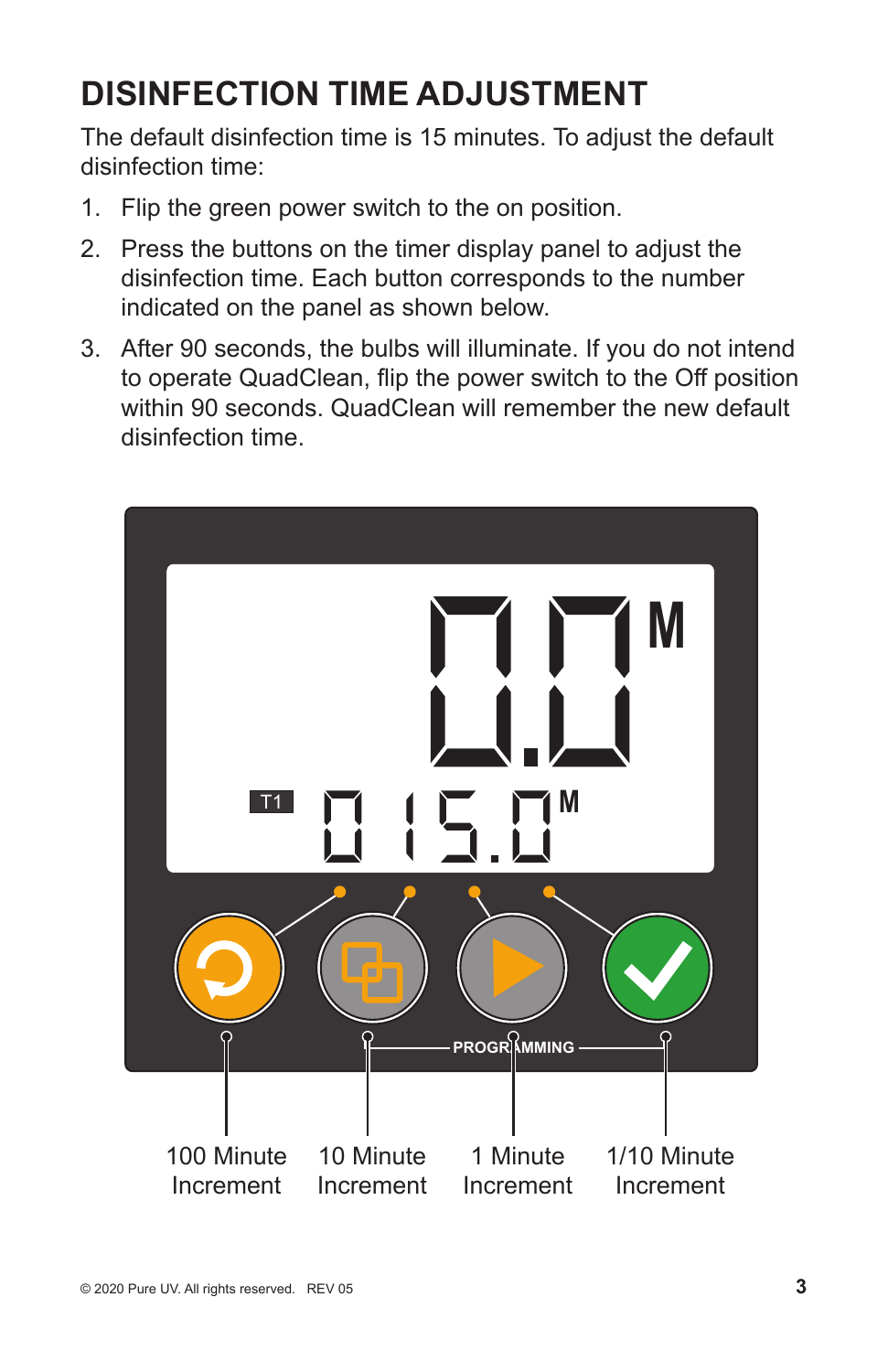#### **A** Disconnect power before servicing!

## **TROUBLESHOOTING**

- Check that all bulbs are securely installed.
- Check that adequate power is being supplied to the unit at the power outlet.

## **MAINTENANCE**

Check and clean the bulbs before each use to ensure optimal performance. Annual lamp replacement recommended. Avoid exposure to direct or reflected UV light.

#### **Usage Meter**

The usage meter is located on the side of the enclosure and measures the total number of hours QuadClean has been in operation with the bulbs illuminated.



Record the number prior to each use to track operation hours. Pure UV

recommends replacing the bulbs after 10,000 hours of operation to ensure optimal performance and safety.

#### **Replacing the bulbs**

*Do not touch the bulb surface with your skin. Pure UV recommends replacing the bulbs after 10,000 hours of operation.*

- 1. Make sure power is disconnected. If recently operated, allow the bulb(s) cool for at least 15 minutes before proceeding.
- 2. Gently pull the bulb upward to loosen, and then carefully remove the bulb with a downward and outward motion. Repeat for remaining bulbs.
- 3. Insert the new bulb(s) and secure in place.
- 4. Dispose of bulbs in accordance with local regulations.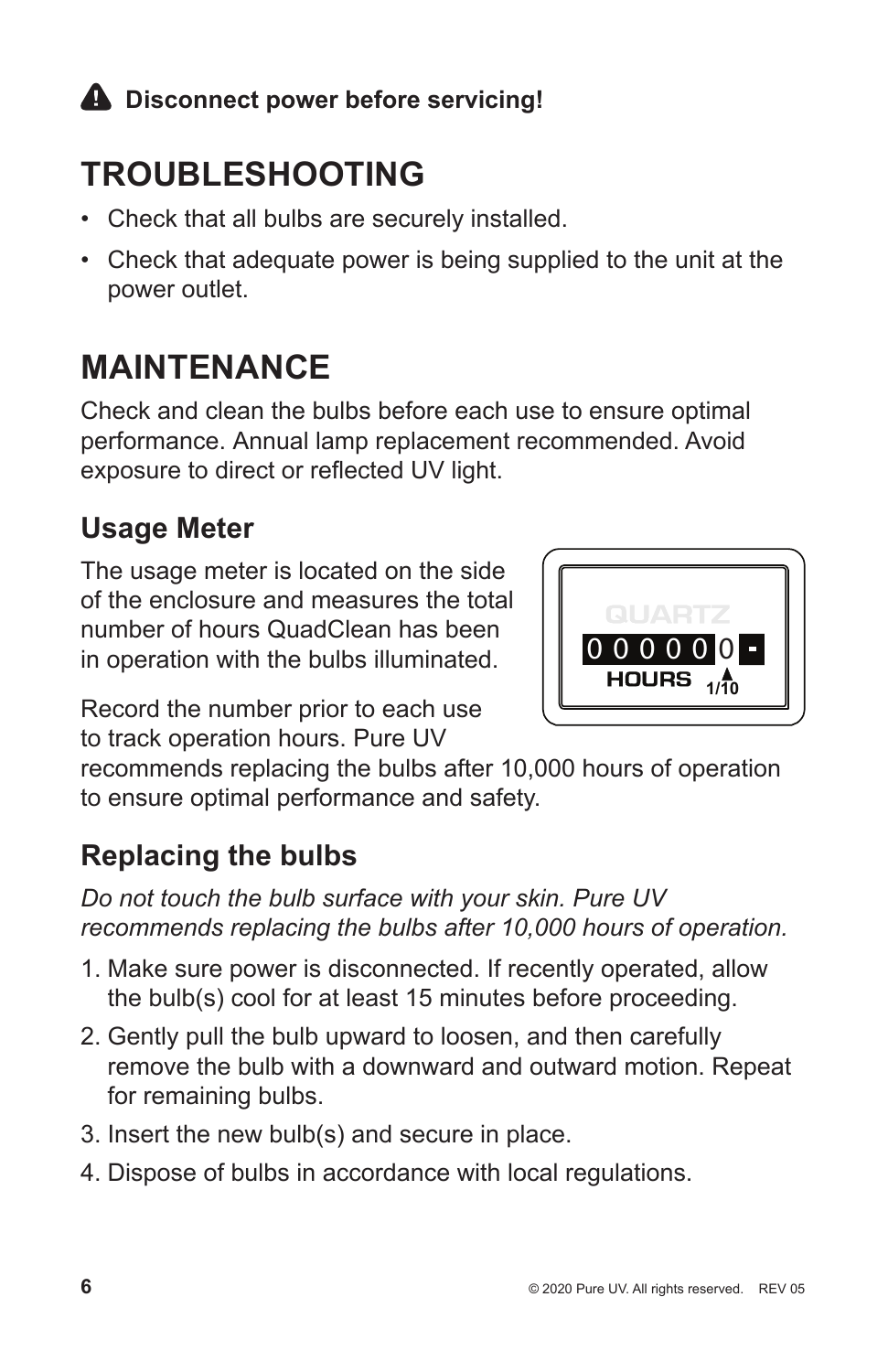#### **Replacement Parts**

Contact Pure UV at +1 (859) 908-1515 or visit www.pureuv.net for replacement parts.

## **WARRANTY**

Pure UV warrants QuadClean, excluding bulbs, to be free from defects in the workmanship or materials, under normal use and service, for a period defined in the table below, from the date of purchase by the consumer. If, at any time during the warranty period, the product is defective or malfunctions, Pure UV shall repair or replace it (at Pure UV's option) within a reasonable period of time. If the product is defective, return it, with a dated proof of purchase, to Pure UV. This warranty does not cover removal or reinstallation costs. This warranty shall not apply if the defect or malfunction was caused by damage which occurred while the product was in the possession of a consumer.

THIS WARRANTY IS EXPRESSLY IN LIEU OF ALL OTHER WARRANTIES, EXPRESSED OR IMPLIED, INCLUDING WARRANTIES OF MERCHANTABILITY OR FITNESS FOR PARTICULAR PURPOSE, AND OF ALL OTHER OBLIGATIONS AND LIABILITIES ON PURE UV'S PART, AND PURE UV NEITHER ASSUMES NOR AUTHORIZES ANY PERSON TO ASSUME FOR IT ANY OTHER LIABILITY IN CONNECTION WITH THE SALE OF THE PRODUCTS. PURE UV SHALL NOT BE LIABLE FOR ANY LOSS OR DAMAGE OF ANY KIND, INCLUDING ANY INCIDENTAL OR CONSEQUENTIAL DAMAGES RESULTING, DIRECTLY OR INDIRECTLY, FROM ANY BREACH OF ANY WARRANTY, EXPRESS OR IMPLIED, OR ANY OTHER FAILURE OF THIS PRODUCT.

| <b>Component</b>                           | <b>Period</b> |
|--------------------------------------------|---------------|
| <b>Enclosure and Mechanical Components</b> | 5 years       |
| <b>Electrical Components</b>               | ' 2 years     |